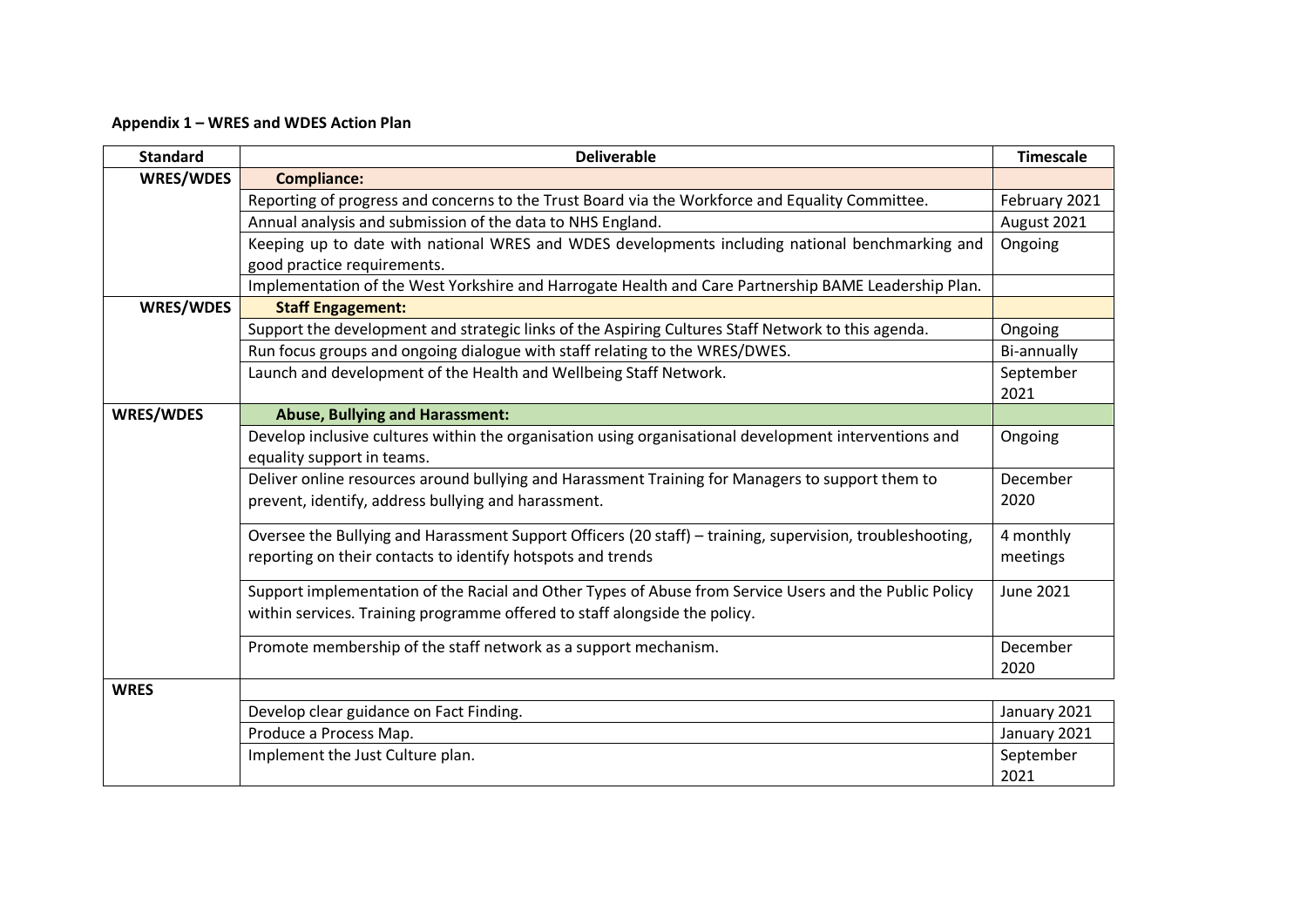|                    | Review Grievance and Disciplinary data to measure change in the likelihood of BAME staff entering into       | August 2021       |
|--------------------|--------------------------------------------------------------------------------------------------------------|-------------------|
|                    | disciplinaries as a result of the interventions listed above.                                                |                   |
| <b>WRES</b>        | <b>Recruitment and Representation:</b>                                                                       |                   |
|                    | Positive action in recruitment - achieve the standards set out in the NHS national People Plan               | Ongoing           |
|                    | BAME representation in recruitment processes at band 8a and above.                                           | February 2021     |
|                    | Identification and training of staff to be involved in these processes.                                      | January 2021      |
|                    | Support to recruiting managers to ensure effective involvement of BAME Staff in the recruitment processes.   | February 2021     |
|                    | Analysis of impact of the involvement on likelihood of BAME staff being appointed after shortlisting when    | September         |
|                    | compared with White staff.                                                                                   | 2021              |
|                    | Evaluation of BAME staffs involvement to be carried out and learning shared.                                 | October 2021      |
| <b>WDES</b>        | Unconscious Bias training targeting into under-represented hotspots and into recruitment and selection       | February 2021     |
|                    | training.                                                                                                    |                   |
| <b>WDES / WRES</b> | Include the updated WRES and WDES data in the recruitment and selection training along with key              | October 2020      |
|                    | messages about bias and its impact.                                                                          |                   |
| <b>WDES</b>        | <b>Review of Reasonable Adjustments:</b>                                                                     |                   |
|                    | Design of a policy (reasonable adjustments or disability policy).                                            | February 2021     |
|                    | To include sickness triggers                                                                                 |                   |
|                    | To include training access                                                                                   |                   |
|                    | Risk assessment for staff who can't meet key elements of the role relating to safety.                        | <b>March 2021</b> |
|                    | Recording of reasonable adjustments in staff records.                                                        | June 2021         |
|                    | Evidence reasonable adjustments in recruitment.                                                              | February 2021     |
|                    | The Reasonable Adjustment process will be promoted as a management tool not just as something to carry       | January 2021      |
|                    | out if a member of staff with a disability or long-term condition hits sickness triggers but to prevent that |                   |
|                    | from happening where possible.                                                                               |                   |
|                    | Compliance with the disability confident employer standards.                                                 | <b>June 2021</b>  |
|                    | Promotional campaign to raise awareness of staff in how, where and what to share to increase the number      | September         |
|                    | of staff sharing information about their health and wellbeing - specifically long-term conditions and        | 2021              |
|                    | disabilities.                                                                                                |                   |
|                    | Implementation of the policy to ensure it is delivered consistently across the Trust.                        | September         |
|                    |                                                                                                              | 2021              |
|                    | Disability passport development - The main purpose of a Disability Passport is to:                           | November          |
|                    | make sure that everyone is clear and has a record of what adjustments have been agreed                       | 2021              |